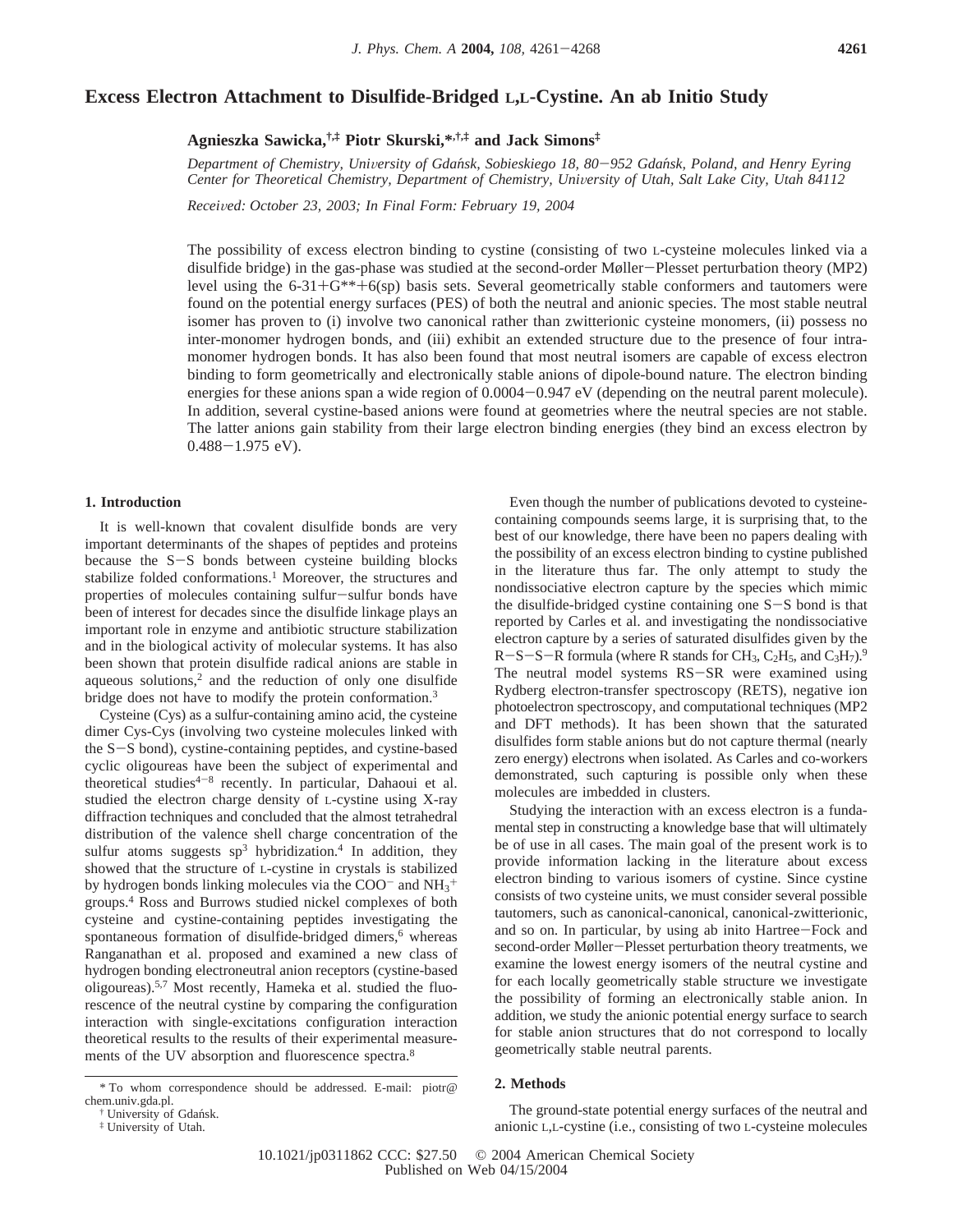linked via the  $S-S$  bond) were studied at the Hartree-Fock self-consistent field level of theory, whereas the final estimates of the relative energies were calculated at the second-order Møller-Plesset perturbation theory  $(MP2)^{10}$  level. Because the methods we used are based on an unrestricted Hartree-Fock (UHF) starting point, it is important to make sure that little if any artificial spin contamination enters into the final wave functions. We computed the expectation value  $\langle S^2 \rangle$  for species studied in this work and found values of 0.7500-0.7505 in all anion cases. Hence, we are certain that spin contamination is not large enough to significantly affect our findings.

The electron binding energies (*D*) were calculated using a supermolecular approach (i.e., by subtracting the energies of the anion from those of the neutral). This approach requires the use of size-extensive methods for which we have employed second-order Møller-Plesset perturbation theory. In addition, *D* was analyzed within the perturbation framework designed for dipole-bound anions and solvated electrons described previously by Gutowski and Skurski.11

The simplest theoretical approach to estimate *D* is based on Koopmans' theorem  $(KT)$ .<sup>12</sup> The KT binding energy  $(D<sup>KT</sup>)$  is the negative of the energy of the relevant unfilled orbital obtained from a Hartree-Fock self-consistent field (SCF) calculation on the neutral molecule. This is a static approximation to the electron binding energy, which neglects both orbital relaxation and electron correlation effects. These effects were taken into account by performing SCF and MP2 calculations for the neutral and the anion.

The polarization of the neutral host (*N*) by the excess electron and the effect of back-polarization are taken into account when the SCF calculation is performed for the anion (*A*), and the accompanying induction effects on *D* are given by

$$
\Delta D_{\text{ind}}^{\text{SCF}} = D^{\text{SCF}} - D^{\text{KT}} \tag{1}
$$

where

$$
D^{\text{SCF}} = E_{\text{N}}^{\text{SCF}} - E_{\text{A}}^{\text{SCF}} \tag{2}
$$

and  $E_{\rm N}^{\rm SCF}$  and  $E_{\rm A}^{\rm SCF}$  stand for the SCF energies of the neutral and the anion, respectively.

The dispersion interaction between the loosely bound electron and *N* was extracted from the MP2 contribution to *D*. The dispersion term is a second-order correction with respect to the fluctuation-interaction operator and it is approximated here by  $\Delta D_{\text{disp}}^{\text{MP2}}$ , which takes into account proper permutational symmetry for all electrons in the anion

$$
\epsilon_{\text{disp}}^{(02)} \approx \sum_{a \in N} \sum_{r < s} \frac{|\langle \phi_a \phi_{\text{mbe}} | |\phi_r \phi_s \rangle|^2}{e_a + e_{\text{mbe}} - e_r - e_s} = -\Delta D_{\text{disp}}^{\text{MP2}} \tag{3}
$$

where  $\phi_a$  and  $\phi_{mbe}$  are spin orbitals occupied in the unrestricted Hartree-Fock anion wave function,  $\phi_r$  and  $\phi_s$  are unoccupied orbitals, and the *e*'s are the corresponding orbital energies. The subscript mbe denotes the multipole (dipole in this case) bound electron's spin-orbital.

The total MP2 contribution to *D* defined as

$$
\Delta D^{\text{MP2}} = D^{\text{MP2}} - D^{\text{SCF}} \tag{4}
$$

is naturally split into dispersion and nondispersion terms

$$
\Delta D^{\text{MP2}} = \Delta D_{\text{disp}}^{\text{MP2}} + \Delta D_{\text{no-disp}}^{\text{MP2}} \tag{5}
$$



**Figure 1.** Equilibrium structures corresponding to the neutral minima **<sup>1</sup>**-**<sup>8</sup>** of cystine studied in this work (hydrogen bonds are indicated with dashes).

with the latter dominated by the correlation correction to the static Coulomb interaction between the loosely bound electron and the charge distribution of *N*.

Since the electron binding energies for anionic species considered in this work were obtained at the MP2 level, the values of *D*MP2 produce our final estimates of *D* for each system studied.

The diffuse character of the orbital describing the loosely bound electron necessitates the use of extra diffuse basis functions having very low exponents.13 In addition, the basis sets chosen to describe the neutral molecular host should be flexible enough to (i) accurately describe the static charge distribution of the neutral and (ii) allow for polarization and dispersion stabilization of the anion upon electron attachment. The geometry optimization calculations and the vibrational frequency calculations were performed with the 6-31+G\*\* basis set<sup>14,15</sup> supplemented with a  $5(sp)$  set of diffuse functions centered either in the center of the S-S disulfide bridge or on one of the atoms in the vicinity of the positive end of the molecular dipole (as indicated in Figures  $1-3$  where the additional basis functions centering sites are marked with an arrow).

The evaluation of the electron binding energies was performed with the 6-31+ $G^{**}$  basis set supplemented with a 6(sp) set of diffuse functions centered as described above. The  $6-31+G^{**}$ basis set was chosen since we earlier showed its usefulness in describing multipole-bound anions compared to other commonly used one-electron basis sets.<sup>13</sup> In particular, the  $6-31+G^{**}$  basis set produces reliable estimates of the electron binding energies for such species which are only slightly underestimated comparing to those obtained with larger (and thus more time-expensive) basis sets as aug-cc-pVDZ basis,<sup>16</sup> for example.<sup>13</sup> The extra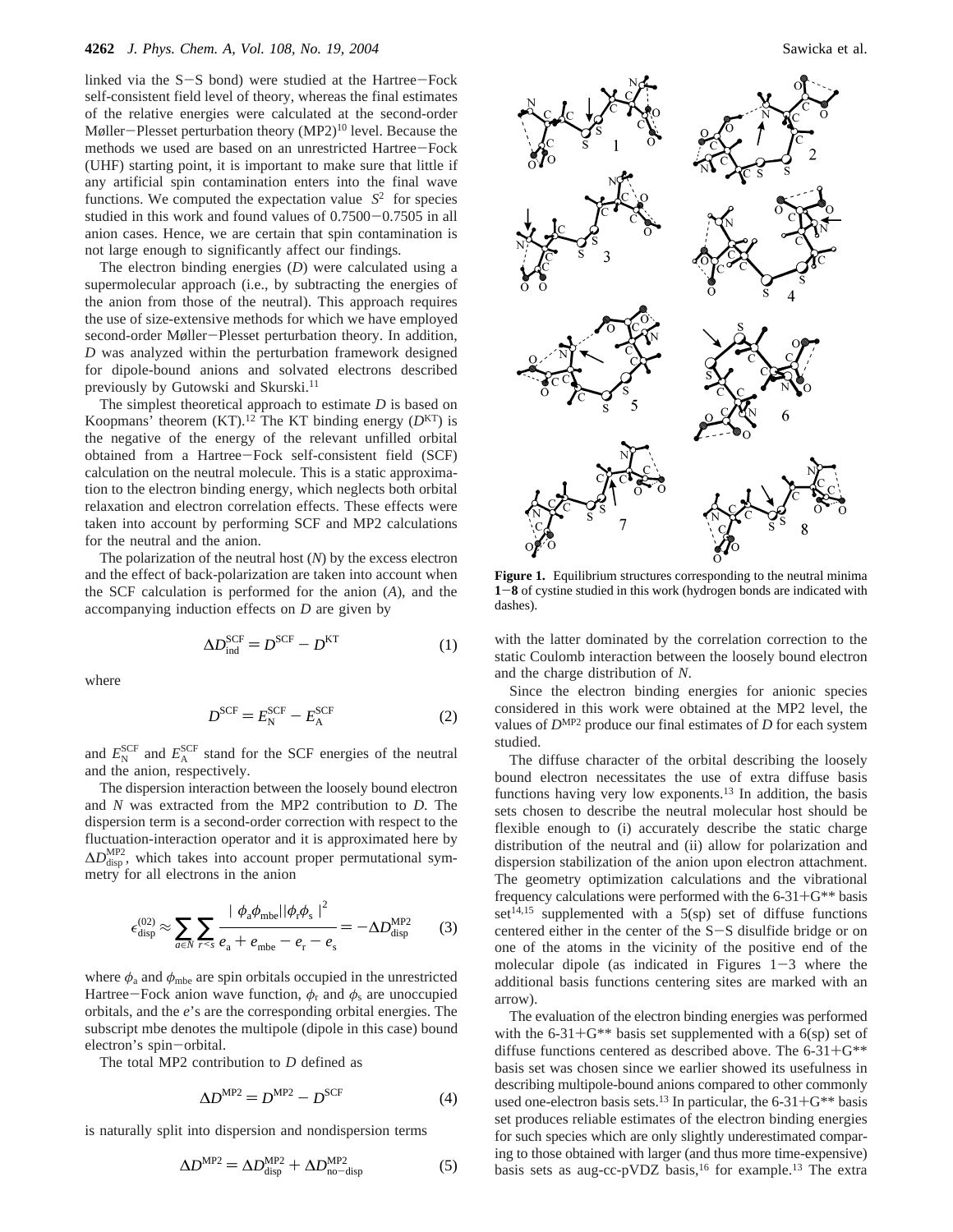

**Figure 2.** Equilibrium structures corresponding to the neutral minima **<sup>9</sup>**-**<sup>14</sup>** of cystine studied in this work (hydrogen bonds are indicated with dashes).



**Figure 3.** Equilibrium structures corresponding to the anionic minima **<sup>15</sup>**--**20**- of cystine studied in this work (hydrogen bonds are indicated with dashes).

diffuse functions share exponent values and we used eventempered<sup>17</sup> six-term sp basis sets (for electron binding energy evaluations). The geometric progression ratio was equal to  $5.0^{18}$ and we started to build up the exponents of the extra diffuse functions from the lowest exponent of the same (i.e., sp) symmetry included in  $6-31+G^{**}$  basis set designed for sulfur. As a consequence, we achieved the lowest exponent of 2.5920  $\times$  10<sup>-6</sup> a.u., for the sp symmetry.

All calculations were performed with the Gaussian 98 program,19 whereas the three-dimensional plots of molecular orbitals were generated with the MOLDEN program.20

## **3. Results**

**3.1. Neutral Isomers of Disulfide-Bridged Cystine and Their Relative Energies.** The ground-state potential energy surface (PES) of the neutral cystine is rather complicated because of the large number of conformers (mostly rotamers) that might correspond to local minima. Therefore, we had to use our chemical intuition while proposing the structures that could represent locally geometrically stable isomers. While doing so, we focused on the structures that are derived from the typical disulfide bridged system by rotating various functional groups around the single  $S-S$ ,  $S-C$ ,  $C-C$ ,  $C-O$ , and <sup>C</sup>-N bonds. In particular, we tried to generate (as starting geometries for further geometry optimizations) the structures in which the maximum possible number of hydrogen bonds is present. Moreover, we considered not only cystine isomers that consist of two canonical (i.e., containing  $-NH_2$  and  $-COOH$ groups) monomers but also those involving the zwitterionic fragments (i.e., in which the proton has been transferred from  $-COOH$  to  $-NH_3$  group leading to  $-COO^-$  and  $-NH_3^+$ ,<br>respectively). As a consequence, a relatively large set of starting respectively). As a consequence, a relatively large set of starting structures has been generated and the geometry optimization procedure (followed by harmonic vibrational analysis) has been employed for each of them to verify whether the resulting converged structures correspond to local minima on the neutral PES. This led us to 14 isomers of the neutral disulfide-bridged cystine (see Figures 1 and 2 and Table 1S), each of which is a minimum on the PES (i.e., is characterized by all real vibrational frequencies).

The isomers labeled  $1 - 10$  are of CC type (where CC stands for canonical-canonical) which means that they involve two canonical cysteine monomers linked via an S-S bridge. Isomer **1** is the lowest energy neutral species, and its structure is rather stretched due to the fact that all four hydrogen bonds that are formed in **1** (see Figure 1) are intra-monomer H-bonds that link the centers belonging to the same monomer only. In other words, the inter-monomer hydrogen bonds (involving the atoms belonging to both monomers and causing the whole structure to be more compact) are absent. The  $C-S-S-C$  dihedral angle involving the disulfide bridge is close to 90° for **1** (86.75°), as it is the case for all other  $(2-14)$  structures. Since 1 is the global minimum on the ground-state neutral PES, we decided to provide the energies of the other isomers as relative numbers (with respect to the energy of **1** which is taken as zero) to show the isomer-isomer energy gaps in a more convenient way.

The relative energies of the isomers labeled  $2-10$  are in the 0.000-0.271 eV (0.0-6.2 kcal/mol) range (see Table 1). Isomer **2** (see Figure 1) is 0.088 eV (2.0 kcal/mol) higher in energy than **1** and this energy gap (even though it is not large) indicates that one might expect isomer **1** to be the lowest energy structure even when a more sophisticated theoretical treatment is applied. On the other hand, small energy differences among all CCtype **<sup>1</sup>**-**<sup>10</sup>** isomers indicate that it is likely that the energy ordering of tautomers could be altered if different theoretical treatments (i.e., method and basis sets) were used. This observation is valid especially for those structures whose energies differ by less than 0.015 eV (0.2 kcal/mol), as it is the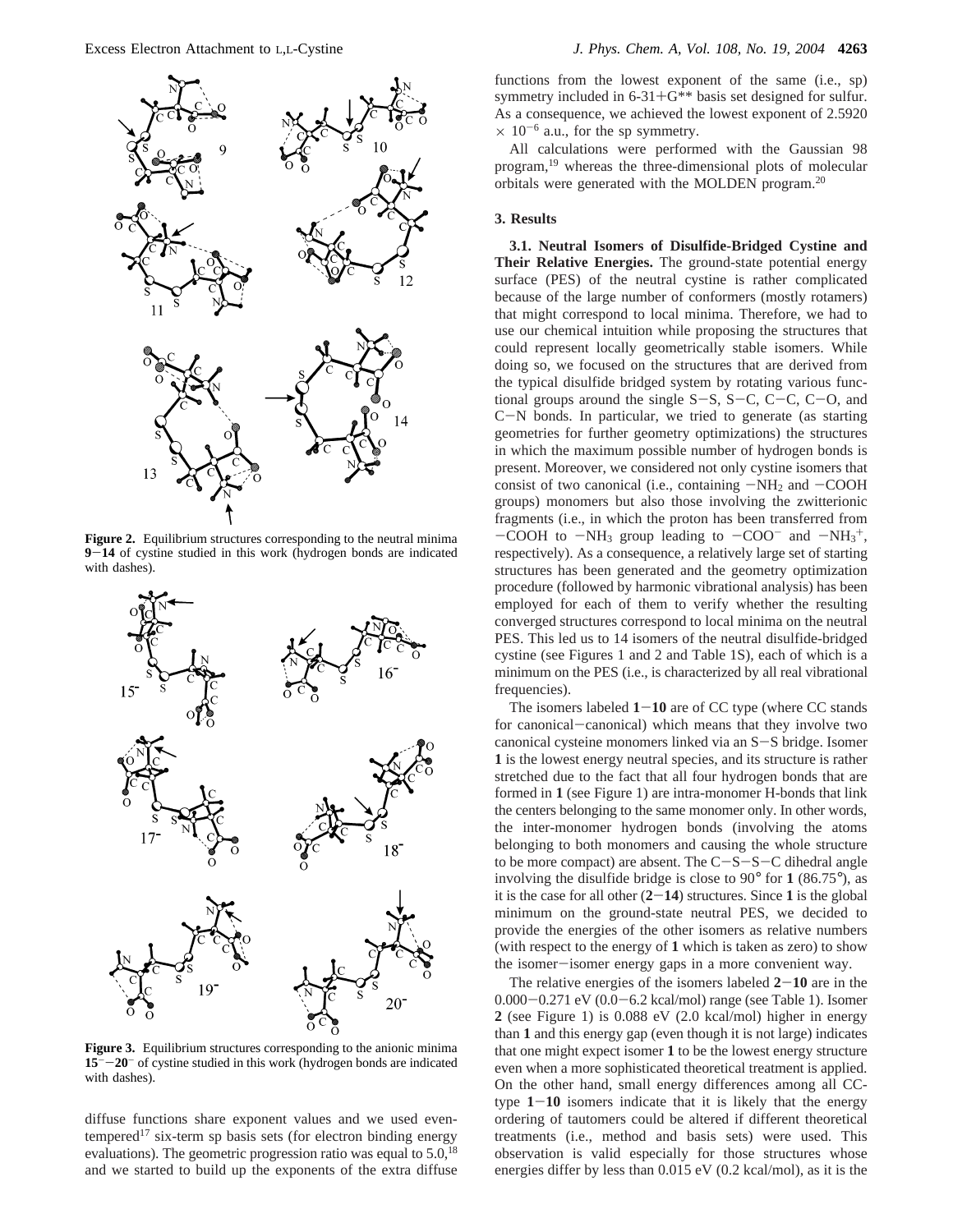**TABLE 1: Relative Energies (in eV) of Various Neutral and Anionic Cystine Isomers Studied in This Work (with Respect To the Most Stable Neutral Tautomer 1 Whose Energy Was Taken as Zero) Calculated at the MP2 Level with the 6-31**+**G\*\***+**6(sp) Basis Sets***<sup>a</sup>*

|                         | relative    |                    |                    |          | relative |                 |                    |
|-------------------------|-------------|--------------------|--------------------|----------|----------|-----------------|--------------------|
| species                 | energy      | $\mu^{\text{SCF}}$ | $\mu^{\text{MP2}}$ | species  | energy   | $\mu^{\rm SCF}$ | $\mu^{\text{MP2}}$ |
| 1                       | $0.000^{b}$ | 0.329              | 0.101              | $1^{-}$  |          | unstable        |                    |
| $\boldsymbol{2}$        | 0.088       | 6.648              | 6.278              | $2-$     | 0.061    | 6.807           | 6.424              |
| 3                       | 0.128       | 5.272              | 4.753              | $3-$     | 0.109    | 5.389           | 4.857              |
| $\overline{\mathbf{4}}$ | 0.135       | 4.474              | 3.966              | $4-$     | 0.131    | 4.528           | 4.013              |
| 5                       | 0.163       | 4.679              | 4.672              | $5-$     | 0.145    | 4.816           | 4.794              |
| 6                       | 0.177       | 0.213              | 0.426              | $6-$     |          | unstable        |                    |
| 7                       | 0.191       | 3.864              | 3.119              | $7^{-}$  | 0.191    | 3.884           | 3.136              |
| 8                       | 0.224       | 3.069              | 2.334              | $8-$     |          | unstable        |                    |
| 9                       | 0.229       | 4.447              | 4.088              | $9-$     | 0.228    | 4.554           | 4.179              |
| 10                      | 0.271       | 8.421              | 7.679              | $10^{-}$ | 0.147    | 8.697           | 7.924              |
| 11                      | 0.581       | 12.515             | 11.722             | $11^-$   | 0.382    | 13.056          | 12.242             |
| 12                      | 0.821       | 10.174             | 9.696              | $12^{-}$ | 0.319    | 11.781          | 11.191             |
| 13                      | 1.082       | 16.514             | 15.699             | $13^{-}$ | 0.278    | 19.139          | 18.222             |
| 14                      | 1.128       | 3.965              | 3.662              | $14^{-}$ | 1.125    | 4.059           | 3.662              |
|                         |             |                    |                    | $15^{-}$ | 0.558    | 10.131          | 9.375              |
|                         |             |                    |                    | $16^{-}$ | 0.675    | 11.851          | 10.879             |
|                         |             |                    |                    | $17^{-}$ | 0.836    | 15.748          | 14.753             |
|                         |             |                    |                    | $18^{-}$ | 0.998    | 4.841           | 4.653              |
|                         |             |                    |                    | $19^{-}$ | 1.529    | 33.499          | 32.815             |
|                         |             |                    |                    | $20^{-}$ | 1.583    | 35.169          | 34.281             |
|                         |             |                    |                    |          |          |                 |                    |

 $a$  The SCF and MP2 dipole moments  $(\mu)$  for the neutral species are given for each geometrically stable species. *<sup>b</sup>* The energy of the most stable neutral cystine isomer is  $-1439.7662688$  au (as calculated at the MP2/6-31+G\*\*+6(sp)//SCF/6-31+G\*\*+5(sp) level).

case for structures **3** and **4**, structures **5** and **6**, and structures **8** and **9** (see Table 1). In those cases, one cannot judge whether one isomer is more stable than another (in the gas phase) since the MP2 method does not offer such an accuracy for the relative energies.

Structures **11** and **12** correspond to ZC isomers (where ZC stands for Zwitterionic-Canonical) which means that they involve one canonical cysteine monomer and one zwitterionic monomer linked via an S-S bridge (see Figure 2). Relative energies for these two isomers are in the  $0.581 - 0.821$  eV (13.4-18.9 kcal/mol) range (see Table 1) with respect to the most stable structure **1**. Therefore, we conclude that replacing one of the canonical monomers in CC-type isomer of cystine with the zwitterionic monomer raises the total energy of the isomer by at least 0.3 eV (7 kcal/mol) which is simply the energy gap between the highest-energy CC isomer (**10**) and the lowest energy ZC structure (**11**).

The isomers labeled **13** and **14** correspond to ZZ isomers (where ZZ stands for Zwitterionic-Zwitterionic) which means that they involve two zwitterionic cysteine monomers linked via an S-S bridge (see Figure 2). Relative energies (i.e., with respect to **<sup>1</sup>**) for these two structures are in the 1.082-1.128 eV (25.0-26.0 kcal/mol) range (see Table 1). Therefore, we conclude that replacing the canonical monomer in ZC-type cystine with the zwitterionic monomer raises the total energy of the isomer by at least 0.26 eV (6 kcal/mol) which is the energy gap between the highest-energy ZC isomer (**12**) and the lowest energy ZZ structure (**13**).

Surprisingly, neither the number of hydrogen bonds nor the overall "shape" of the molecule (i.e., compact vs stretched) seems to determine the relative energy of the neutral system. However, we note that the structures in which the carbonyl oxygen atoms are involved in the hydrogen bonds are preferred. In particular, this is the case for isomers **1** and **2** (where two such bonds are present as shown in Figure 1). Certainly, the largest number of hydrogen bonds (four) can be found for the

two lowest isomers (**1** and **2**), although four H-bonds are also present in the higher energy isomers (e.g., **5** and **7**, see Figure 1).

We are aware of the fact that the PES of the neutral disulfidebridged cystine is very complicated and it is not likely to scan all of the possible minima without employing additional techniques as genetic algorithms, for example. However, our goal was to explore the possibility of forming electronically stable cystine anions rather than providing accurate relative energies of the neutral cystine isomers.

**3.2. Polarity of the Neutral Cystine Isomers.** The focus of this work is on the possibility of forming electronically stable anionic states supported by various cystine isomers. Because cystine is a valence-saturated closed-shell neutral molecule (i.e., it contains no vacant or half-filled molecular orbitals) and is not expected to form stable valence anionic states, we conclude that the only electronically stable anions supported by this species should be those exhibiting either dipole-bound or Rydberg nature. It is for this reason that we consider the polarity of the neutral cystine isomers, manifested by their dipole moments, as an important feature. Since it is known that a neutral closed-shell molecule possessing dipole moment that is larger than 2.5-3.0 D is capable of forming electronically stable dipole-bound anions having significant binding energies, we analyze the polarity of the isomers studied in this work judging their ability to support such states.

The dipole moment of the lowest energy neutral cystine isomer (**1**) is only 0.101 D (as calculated from the MP2 charge density, see Table 1); thus, isomer **1** is not expected to support electronically stable anionic state of dipole-bound nature. The next four neutral isomers in the relative energy scale (i.e., structures **<sup>2</sup>**-**5**) are more polar and their dipole moments are in the range of 3.97-6.28 D (see Table 1), even though each of these structures consists of two canonical cysteine monomers. We expect these isomers to form electronically stable dipolebound anions, as is also the case for structures **7**, **9**, and **10**, whose dipole moments were found to be 3.12, 4.09, and 7.68 D, respectively. By contrast, isomers **6** and **8** possess the dipole moments (0.43 and 2.33 D, respectively) that are too small to support dipole-bound anionic states (see Table 1).

The ZC and ZZ isomers (i.e., consisting of either one zwitterionic and one canonical or two zwitterionic cysteine fragments, respectively) labeled  $11-14$  in this contribution are much more polar having dipole moments in the  $9.70-15.70$  D range, except isomer **14** for which the value of  $\mu$  is 3.66 D. Stronger polarity of the ZC and ZZ isomers is obviously caused by the presence of one or two  $(-NH_3)^+$  sites and the corresponding one or two  $(-COO)^{-}$  groups. The relatively large separation between each  $(-NH_3)^+$ /( $-COO$ )<sup>-</sup> pair causes both (i) an increase of the total energy and (ii) an increase of the excess electron attachment energy. Although the former effect is strongly destabilizing (it causes the ZC and ZZ isomers to be much higher in energy than the global minimum **1**), the latter is stabilizing in a sense that it leads to larger electron binding energy of a daughter anion.

We conclude that 7 out of 10 cystine CC isomers as well as all four ZC and ZZ cystine structures should be capable of an excess electron binding. In addition, we are aware of the fact that, except those supported by the  $2-5$ , 7, and  $9-14$  neutral parents, there could also be other cystine anionic structures that correspond to local minima on the ground-state anionic potential energy surface. Such minima would not correspond to any geometrically stable neutral parent but develop on the anionic PES due to the large vertical electron binding energy character-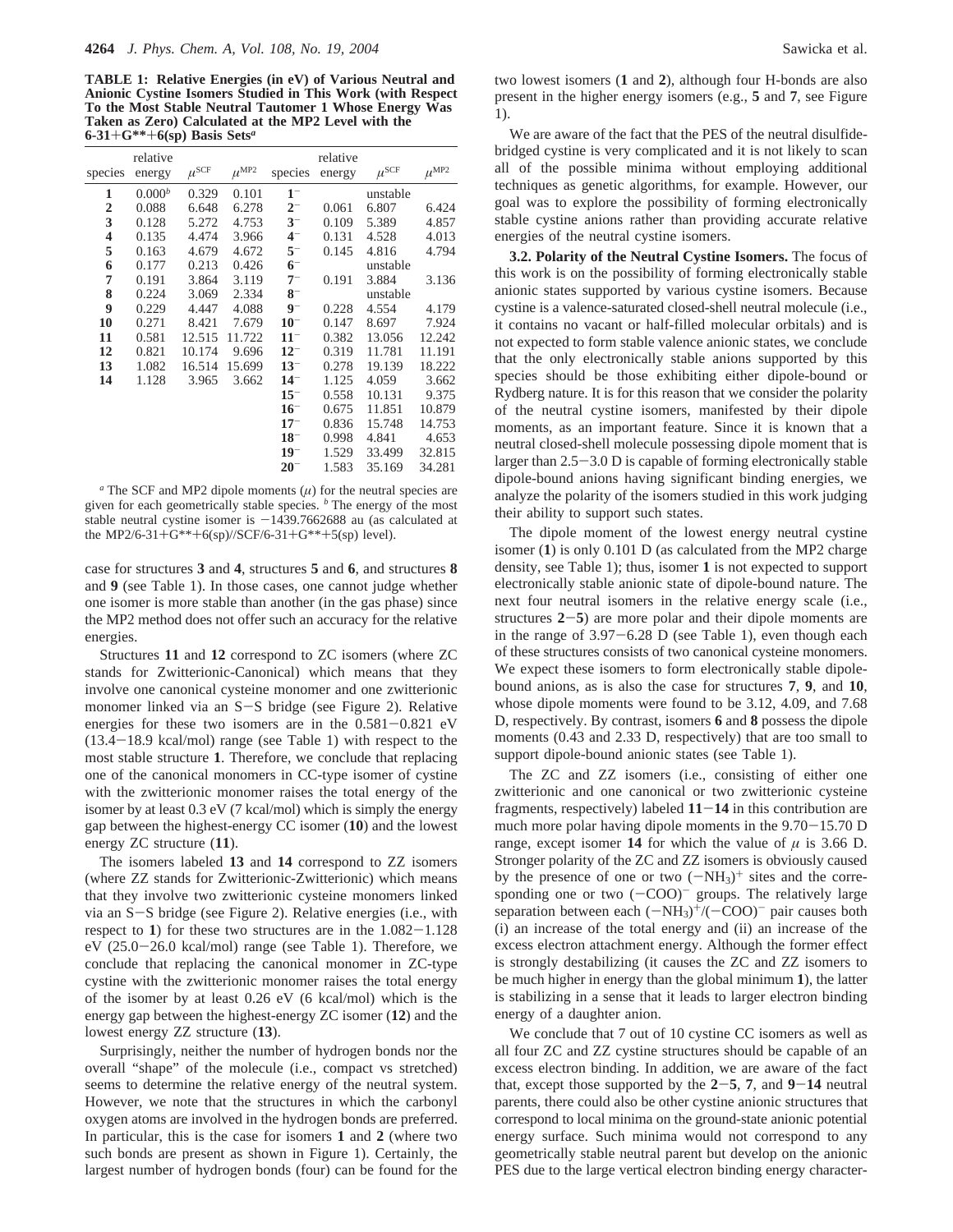

**Figure 4.** Singly occupied molecular orbital (SOMO) holding the excess electron in the ground electronic states of anions supported by **<sup>2</sup>**-**5**, **<sup>7</sup>**, and **<sup>9</sup>** cystine isomers.

izing certain geometrical structure. We discuss these issues in the following sections.

**3.3. Anions Formed by Various Isomers of Neutral Cystine and Their Relative Energies.** Having identified isomers **<sup>1</sup>**-**<sup>14</sup>** of the neutral disulfide-bridged cystine, we move on to the discussion of the various anions that can be formed by these species. In Table 1, the relative energies of the anionic systems are given (with respect to the neutral global minimum **1**) but only for those species that are vertically electronically stable. As indicated in Table 1, the anion based on the most stable neutral (**1**) is not electronically stable because of the small polarity of **1** (manifested by its dipole moment of 0.101 D). We observe the same situation (i.e., the lack of electronic stability of their daughter anions) for two other isomers (**6** and **8**) whose dipole moments are also small (not exceeding 2.5 D, see Table 1). Even though the other low-energy neutral isomers (i.e., **2**, **3**, **4**, **5**, **7**, and **9**) do support stable anionic states, their polarity is small (the corresponding dipole moments are in the range of 3.12-6.28 D) and thus the resulting vertical electron binding energies are not large enough to render these anions adiabatically stable (i.e., with respect to the neutral global minimum **1**). It should also be noted that the equilibrium geometries of the  $2^-$ ,  $3^-$ ,  $4^-$ ,  $5^-$ ,  $7^-$ , and  $9^-$  anions are very similar to the geometries of their corresponding neutral parents and they are depicted in Figures 4 and 5 where the singly occupied molecular orbitals holding the excess electrons in each of these anions are also depicted (see also Table 1S, in the



**Figure 5.** Singly occupied molecular orbital (SOMO) holding the excess electron in the ground electronic states of anions supported by **<sup>10</sup>**-**<sup>14</sup>** cystine isomers.

Supporting Information, for geometrical coordinates of these systems). It can be seen that in each anionic case the extra electron is localized primarily outside the molecular framework on the positive side of the molecular dipole, as it has been previously observed for other dipole-bound anions.<sup>11,13,18,21-35</sup>

The polarity of the CC neutral tautomer **10** and of the ZC and ZZ tautomers **<sup>11</sup>**-**<sup>13</sup>** is larger and these systems (in their neutral local minimum energy structures) exhibit dipole moments in the 7.68-15.70 D range (see Table 1). This causes the excess electron binding energies for their daugther anions to be larger (from 0.11 to 0.95 eV) as indicated in Table 2. However, even such large *D* values (characterizing the anions formed by an excess electron attachment to **<sup>10</sup>**-**13**) do not render these anions thermodynamically stable with respect to the neutral global minimum **1** plus a free electron. This is because the energy difference between any of the **<sup>10</sup>**-**<sup>13</sup>** neutral species and **1** is always larger than the energy lowering due to the excess electron attachment to this system (see Tables 1 and 2). For example, the energy difference between the neutral species **10** and **1** is 0.271 eV, whereas the electron binding energy calculated for **10**- is 0.111 eV. The corresponding values for isomers  $11 - 13$  are 0.581 eV vs  $D = 0.226$  eV (for 11), 0.821 eV vs  $D = 0.599$  eV (for 12), and 1.082 eV vs  $D =$ 0.947 eV (for **13**), where the former numbers (for each pair) indicate the instability of a given neutral with respect to **1**, whereas the latter numbers are the excess electron binding energies for the corresponding anions.

To complete the list of the neutral cystine tautomers that are capable of forming electronically stable anions, we should point out that the high-energy ZZ tautomer **14** which lies (in energy scale) about 1.13 eV higher than the global minimum **1** is much less polar than would be expected for a system that contains two separated  $(-NH_3)^+$ /( $-COO$ )<sup>-</sup> groups. Indeed, the net dipole moment of **14** is only 3.662 D which is caused by the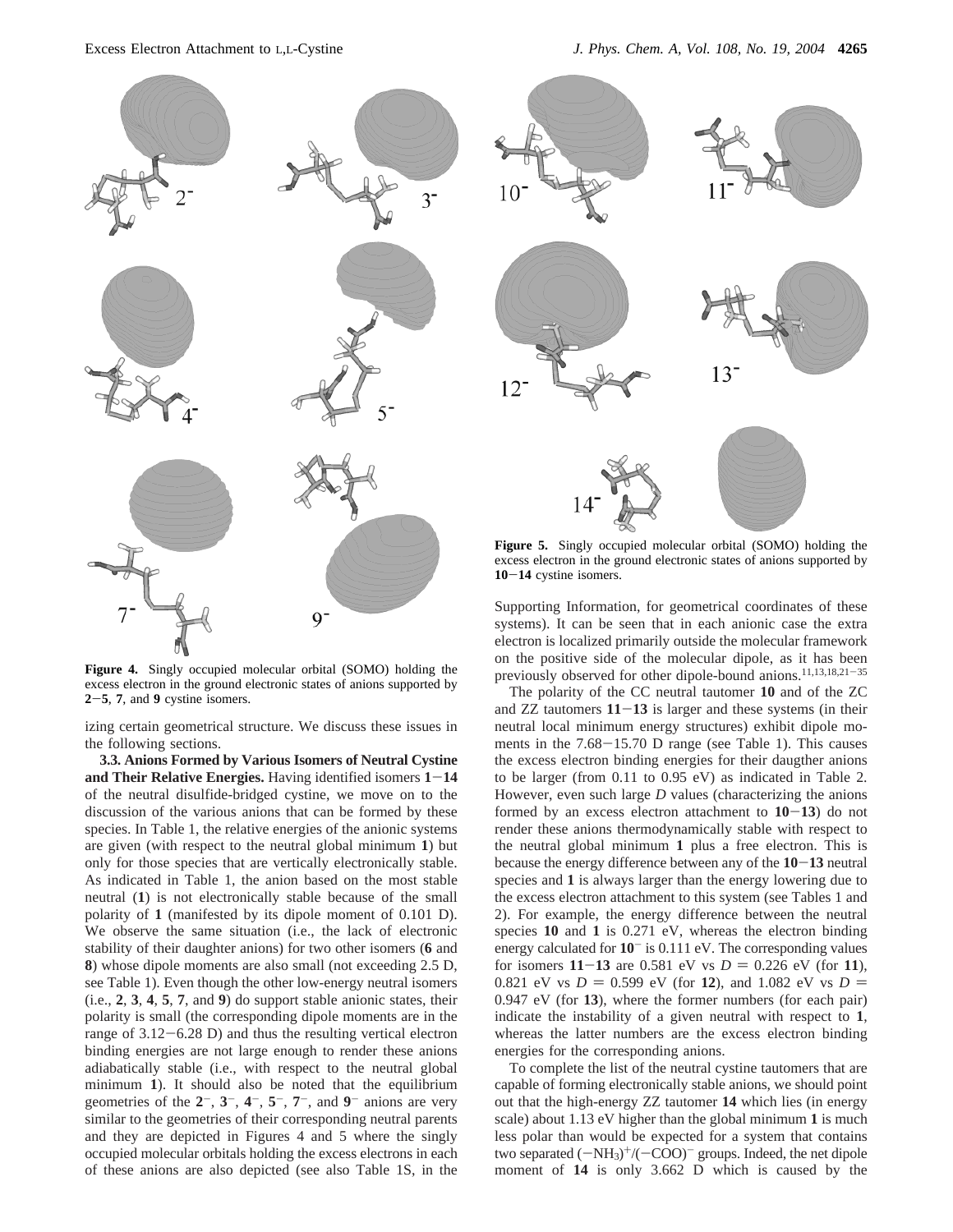**TABLE 2: Components of the Vertical Electron Binding Energies** *D* **(in cm**-**1) of Dipole-Bound Anions Supported by Disulfide-Bridged Cystine Calculated with the 6-31**+**G\*\***+**6(sp) Basis Sets***<sup>a</sup>*

| species  |                  | D <sup>KT</sup> | $\Delta D^{\text{SCF}}$<br>ind | $\Delta D^{\text{MP2}}$<br>disp | $\Delta D^{\text{MP2}}$<br>no-disp | sum $(D^{MP2})$ |
|----------|------------------|-----------------|--------------------------------|---------------------------------|------------------------------------|-----------------|
| $2-$     | neutral geometry | 94              | 9                              | 103                             | $-28$                              | 178 (0.022)     |
|          | anionic geometry | 105             | 10                             | 115                             | $-31$                              | 199 (0.025)     |
| $3^{-}$  | neutral geometry | 55              | 8                              | 111                             | $-58$                              | 116 (0.014)     |
|          | anionic geometry | 61              | 9                              | 120                             | $-63$                              | 127(0.016)      |
| $4-$     | neutral geometry | 18              | $\theta$                       | 24                              | $-15$                              | 27 (0.00335)    |
|          | anionic geometry | 18              | 1                              | 26                              | $-16$                              | 29 (0.00359)    |
| $5-$     | neutral geometry | 26              | 4                              | 59                              | $-3$                               | 86 (0.011)      |
|          | anionic geometry | 33              | 5                              | 73                              | $-4$                               | 107 (0.013)     |
| $7^{-}$  | neutral geometry | $\overline{4}$  | $\Omega$                       | 5                               | $-6$                               | 3 (0.000372)    |
|          | anionic geometry | $\overline{4}$  | $\theta$                       | 6                               | $-7$                               | 3 (0.000372)    |
| $9-$     | neutral geometry | 13              | 1                              | 15                              | $-8$                               | 21(0.0026)      |
|          | anionic geometry | 15              | 1                              | 17                              | -9                                 | 24 (0.00297)    |
| $10^{-}$ | neutral geometry | 395             | 45                             | 417                             | $-174$                             | 683 (0.085)     |
|          | anionic geometry | 514             | 70                             | 533                             | $-224$                             | 893 (0.111)     |
| $11^-$   | neutral geometry | 641             | 54                             | 536                             | $-124$                             | 1107 (0.137)    |
|          | anionic geometry | 753             | 500                            | 770                             | $-196$                             | 1827 (0.226)    |
| $12^{-}$ | neutral geometry | 2228            | 519                            | 1486                            | $-607$                             | 3626 (0.449)    |
|          | anionic geometry | 3163            | 647                            | 1775                            | $-748$                             | 4837 (0.599)    |
| $13^{-}$ | neutral geometry | 4117            | 690                            | 1904                            | $-784$                             | 5927 (0.735)    |
|          | anionic geometry | 5496            | 838                            | 2250                            | $-940$                             | 7644 (0.947)    |
| $14^{-}$ | neutral geometry | 5               | 1                              | 11                              | $-6$                               | 11 (0.00136)    |
|          | anionic geometry | 6               | 1                              | 12                              | $-6$                               | 13 (0.00161)    |
| $15^{-}$ | anionic geometry | 2610            | 608                            | 1729                            | $-788$                             | 4159 (0.516)    |
| $16^{-}$ | anionic geometry | 2531            | 545                            | 1559                            | $-699$                             | 3936 (0.488)    |
| $17^{-}$ | anionic geometry | 5349            | 819                            | 2382                            | $-1146$                            | 7404 (0.918)    |
| $18^{-}$ | anionic geometry | 3990            | 949                            | 2881                            | $-1229$                            | 6591 (0.817)    |
| $19^{-}$ | anionic geometry | 11349           | 1316                           | 3493                            | $-1176$                            | 14 982 (1.857)  |
| $20^{-}$ | anionic geometry | 12194           | 1379                           | 3687                            | $-1333$                            | 15 927 (1.975)  |
|          |                  |                 |                                |                                 |                                    |                 |

*<sup>a</sup>* Final estimates of the vertical electron binding energies *D* are also given in eV (see the values in parentheses). **Figure 6.** Singly occupied molecular orbital (SOMO) holding the

cancellation of the local dipole moments due to the specific geometrical structure of this species (see Figures 2 and 5). In particular, the two  $-NH_3$  groups in 14 are oriented outward which causes the net dipole moment to be relatively small. Such a small dipole moment can be responsible only for relatively week excess electron binding and the resulting anion (**14**-) is indeed vertically electronically stable by only 0.00161 eV (see Table 2). In each of the  $10^{-}$ - $14^{-}$  anions, the extra electron is localized primarily outside the molecular framework on the positive side of the molecular dipole, as it has been previously observed for other dipole-bound anions (see Figure 5).24,25,31,35

As far as the issue of geometry relaxation upon excess electron attachment is concerned, the changes in geometry for **14**- (with respect to the corresponding neutral **14**) are negligible (see Table 1S). The changes in geometry of the **<sup>10</sup>**-**<sup>13</sup>** species are larger although not significant. In particular, the geometry relaxations in those cases do not lead to qualitatively different structures and the observed changes in the bond lengths as well as in the valence and dihedral angles allow the final (i.e., anionic) structure to increase the dipole moment of the underlaying neutral molecular core (see Tables 1 and 1S).

**3.4. Anions that Develop on the Anionic PES Due to the Significant Electron Binding Energies.** As we mentioned in section 3.1., there could also exist other anionic cystine structures that correspond to local minima on the ground-state anionic potential energy surface but do not have corresponding geometrically stable neutral structures. Such minima would not correspond to any stable neutral isomer **<sup>1</sup>**-**<sup>14</sup>** described in section 3.1 but develop on the anionic PES due to the large vertical electron binding energy of the formed anion. A wellknown example of an analogous situation is the comparison of the neutral and anionic PES for the water dimer. For this hydrogen-bonded complex, one finds that there are two locally geometrically stable anions (i.e., CIS and TRANS conformers),



excess electron in the ground electronic states of cystine-based anions **<sup>15</sup>**--**20**- which do not correspond to any geometrically stable neutral parents (see section 3.4. for details).

whereas only one of them (TRANS) corresponds to the geometrically stable neutral parent.25 Therefore, the anionic "orphan" CIS may be treated as a species whose existence is caused by the large value of the electron binding energy characterizing the underlaying neutral core (in contrast to the TRANS daughter anion which corresponds to a geometrically similar neutral parent). The issue of the existence of such anionic orphans for cystine is the subject of this section.

While scanning the ground-state anionic PES for cystine, we found the total of 17 structures that correspond to local minima (see Figures 4-6, and Table 1S, in the Supporting Information). The discussion given in section 3.3 covers 11 of those structures (i.e., **2**-, **3**-, **4**-, **5**-, **7**-, **9**-, **10**-, **11**-, **12**-, **13**-, and **14**-) for which we also found corresponding neutral parents. It turned out, however, that for 6 (out of 18) anionic structures we were unable to find any geometrically stable neutral structure that matches the existing anion. We numbered these species as  $15<sup>-</sup>$ **20**- and their relative energies (with respect to the global minimum **1**) are given in Table 1, whereas the structures are depicted in Figures 3 (see also Table 1S, i the Supporting Information, where the geometrical coordinates for  $15^{-}$ - $20^{-}$ are collected). The singly occupied molecular orbitals holding the excess electron in  $15^- - 20^-$  are depicted in Figure 6. As was observed for the other anions supported by cystine, the extra electron is localized on a diffuse orbital located primarily outside the molecular framework.

Most of these six orphan anions are relatively high in energy with respect to the neutral structure **1** that corresponds to the global minimum. In particular, the energies of  $15^{-}-18^{-}$  are higher than the energy of 1 by 0.558-0.998 eV (see Table 1),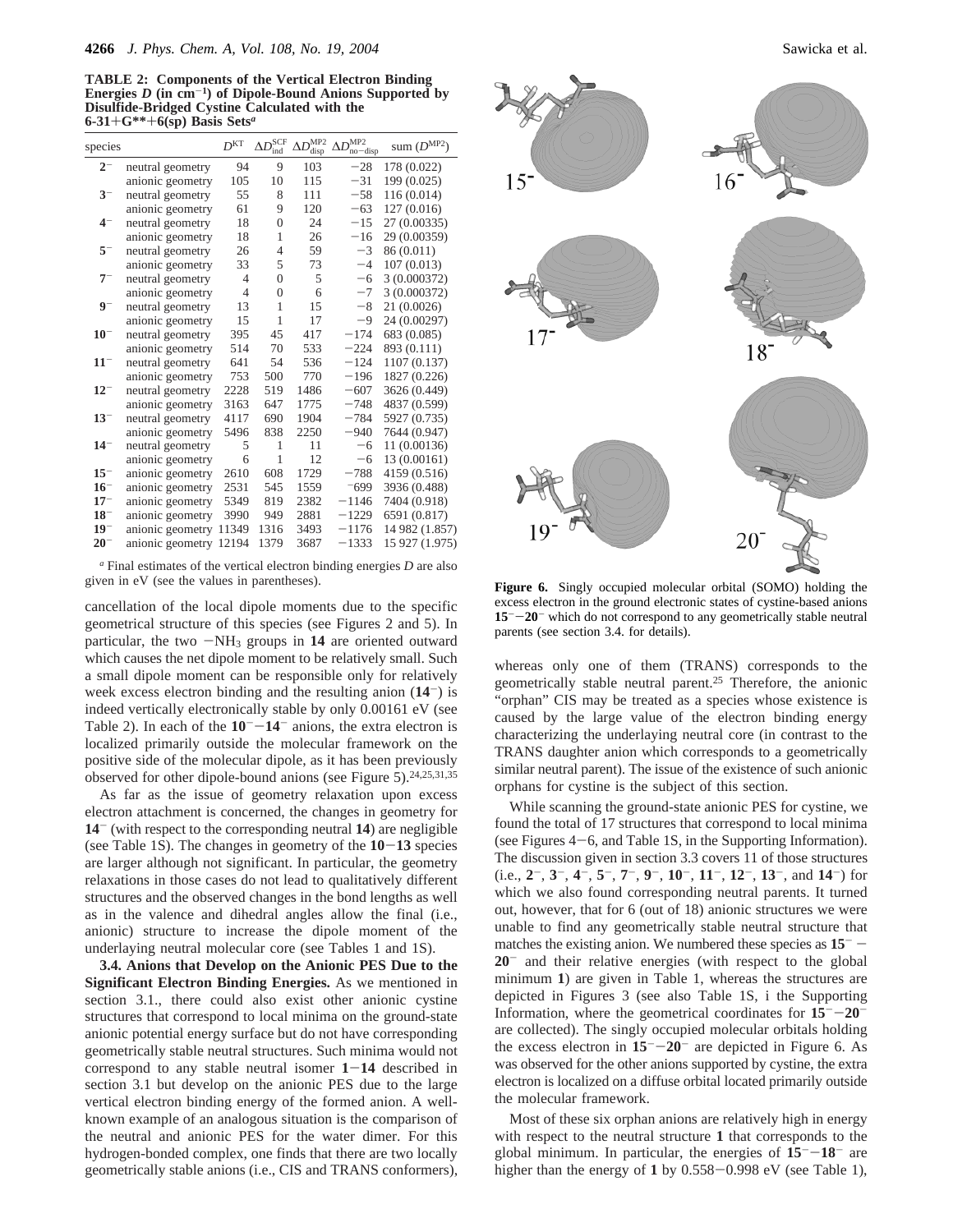whereas  $19^-$  and  $20^-$  are even higher and lie in the  $1.529-$ 1.583 eV range.

Anions **19**- and **20**- are of special interest because their underlying neutral molecular core is extremely polar which is manifested by large values of the corresponding dipole moments (32.815 and 34.281 D for **19** and **20**, respectively). It should be stressed though that **19** and **20** do not correspond to geometrically stable neutral species in this case but to the neutral structures obtained by removing excess electrons from **19**- and **20**- without changing the geometries of those systems. Such large dipole moments are the result of the fact that the proton was transferred from the  $-COOH$  group belonging to one monomer to the  $-NH_2$  group belonging to another monomer. As a result, one monomer gathers the positive charge having both  $-NH_3^+$  (i.e., protonated  $-NH_2$ ) and  $-COOH$  (i.e., unchanged carboxyl group) while the other monomer collects unchanged carboxyl group) while the other monomer collects the negative charge having both  $-COO^-$  (i.e., deprotonated carboxyl group) and  $-NH_2$  (i.e., unchanged amino group).

It is important to notice that in the previously discussed ZC and ZZ species we observed the intra-monomer proton-transfer only. In the resulting systems (e.g., **11** and **12** of ZC nature, **13** and **14** of ZZ nature), the transfer of the proton occurred between the sites located very close to each other (i.e., neighboring  $-COOH$  and  $-NH<sub>2</sub>$  functional groups). Therefore, the distance between  $-NH_3^+$  and  $-COO^-$  in each resulting  $(-NH_3)^+/(-$ <br>COO<sup>-</sup> pair was relatively small. In 19<sup>-</sup> and 20<sup>-</sup> however COO)- pair was relatively small. In **19**- and **20**-, however, the proton is moved between distant  $-COOH$  and  $-NH<sub>2</sub>$ functional groups which causes both (i) an increase of the total energy of the system and (ii) an increase of the polarity of the underlaying neutral molecule.

The large dipole moment of the neutral **19** and **20** (approaching 33-35 D) causes very strong excess electron binding. Indeed, the resulting vertical electron binding energies calculated for  $19^-$  and  $20^-$  (1.857 and 1.975 eV, respectively) are much larger than those obtained for all other anions studied in this work. However, the lowering of the total energy due to such a strong excess electron binding does not fully compensate for the energy increase caused by the separation of the charges discussed in the preceding paragraph. Therefore, **19**- and **20** are predicted to be highly thermodynamically unstable with respect to the species labeled **1** and a free electron (by 1.529 and 1.583 eV, respectively, see Table 1).

**3.5. Analysis of the Electron Binding Energies of Cystine Anions.** We now move on to the discussion of the vertical electron binding energies calculated for various cystine anions. The detailed results that are the subject of our analysis in this section are collected in Table 2. Since the contributions to the electron binding energies of the anions studied were often very small, we decided to use different energy units (i.e., wavenumbers instead of eVs) in both Table 2 and this section, which should make the discussion more convenient to the reader. However, to preserve consistency with other sections of this work, the total electron binding energies collected in Table 2 are also given in eVs.

The electron binding energy was partitioned into incremental contributions calculated at "successive" levels of theory (KT, SCF, and MP2) as discussed in section 2, and the results for  $2^-$ - $5^-$ ,  $7^-$ , and  $9^-$ - $20^-$  are presented in Table 2. The neutral species **1**, **6**, and **8** do not form electronically stable anions, so they are excluded from the analysis given in this section. In addition, we do not discuss the anion formed by **7** for which the final electron binding energy is estimated (at the MP2 level) to be only  $3 \text{ cm}^{-1}$ , so we do not feel confident about our prediction of its electronical stability (including higher-than-

second-order correlation effects would be necessary to give the more reliable estimate of *D* in this case). For species  $2^{--}$  – 5<sup>-</sup>, and  $9 - 14$  the vertical electron binding energies were calculated for the equilibrium geometries of both the anion and its neutral parent, whereas for species **<sup>15</sup>**--**20**- only the anionic geometry was considered (since the corresponding neutrals are not geometrically stable). However, to simplify the discussion, we limit it to the electron binding energies obtained for the equilibrium anionic geometries because they correspond to vertical electron detachment energies (VDEs) that are of more direct relevance to photoelectron measurements.

In the KT approximation, the electron binding energy results from the electrostatic and exchange interactions of the loosely bound electron with the SCF charge distribution of the neutral molecule. For all of the CC anions  $(2^- -5^-, 9^- -10^-,$  and  $15^-)$ , one ZC anion  $(11^{-})$ , and one ZZ anion  $(14^{-})$ , the  $D<sup>KT</sup>$  values are relatively small: <sup>&</sup>lt;100 cm-<sup>1</sup> for **<sup>3</sup>**-, **<sup>4</sup>**-, **<sup>5</sup>**-, **<sup>9</sup>**-, and **<sup>14</sup>**-, 105 cm-<sup>1</sup> for **2**-, 514 cm-<sup>1</sup> for **10**-, and 753 cm-<sup>1</sup> for **11**- (see Table 2). The  $D<sup>KT</sup>$  values for all other anions exceed 2000 cm<sup>-1</sup> and are the largest for **19**- (11 349 cm-1) and **20**- (12 194  $cm^{-1}$ ). In all cases, the  $D<sup>KT</sup>$  terms are responsible for  $31-77\%$ of the total value of *D* (see Table 2).

The SCF binding energies include orbital relaxation and thus take into account static polarization of the neutral molecule by the extra electron and the secondary effect of back-polarization. We found these contributions (which can be interpreted as orbital relaxation corrections to  $D^{KT}$ , denoted  $\Delta D_{ind}^{SCF}$ ) to be responsible for  $3-14\%$  of the total *D* (see Table 2).

The contribution denoted  $\Delta D_{\text{disp}}^{\text{MP2}}$  results from dynamical correlation between the loosely bound electron and the electrons of the neutral molecule. This stabilization is caused by quantum mechanical charge fluctuations and is responsible for more than 50% of the total *D* (for **2**-, **3**-, **4**-, **5**-, **9**-, **10**-, **11**-, and **14**-), and for 23-44% of the total *<sup>D</sup>* (for **<sup>12</sup>**-, **<sup>13</sup>**-, and **<sup>15</sup>**--**20**-, see Table 2).

In addition to the dispersion interaction, other electron correlation factors may also affect the charge distribution (and multipole moments) of the neutral molecule and thus its electrostatic interaction with the extra electron. Such effects first appear at the MP2 level and are denoted  $\Delta D_{\text{no-disp}}^{\text{MP2}}$ . In all of the cases at hand (excluding 6 which does not support a stable cases at hand (excluding **6** which does not support a stable anionic state), MP2 electron correlation effects slightly reduce the dipole moment of the neutral system (see Table 1). Therefore, the value of  $\Delta D_{\text{m}-\text{disp}}^{\text{MP2}}$  is destabilizing but always<br>complex than the corresponding (other idea)  $\Delta D_{\text{MP2}}^{\text{MP2}}$ , thus the smaller than the corresponding (stabilizing)  $\Delta D_{\text{disp}}^{\text{MP2}}$ ; thus, the total MP2 contribution to *D* remains stabilizing due to the dominant role of the dispersion component.

Combining all of these contributions produces our final predictions for the vertical electron detachment energies that are presented in Table 2. One should keep in mind, however, that the VDEs given in this work (especially those characterizing weakly bound anions) might not be accurate enough because of the neglect of higher-than-second-order electron correlation contributions. We are aware of the fact that the electron binding energies presented in this work are likely underestimated and employing more sophisticated treatments (such as the coupledcluster method with single, double, and noniterative triple excitations) would be necessary to obtain more accurate results. Unfortunately, this was not possible due to the limited computer resources available at hand (the species we studied consists of 14 heavy atoms plus 12 hydrogen atoms).

Even though the vertical electron binding energies are very large for some of the anions (reaching 1.975 eV, see Table 2), it is important to notice that (i) the anions based on the most